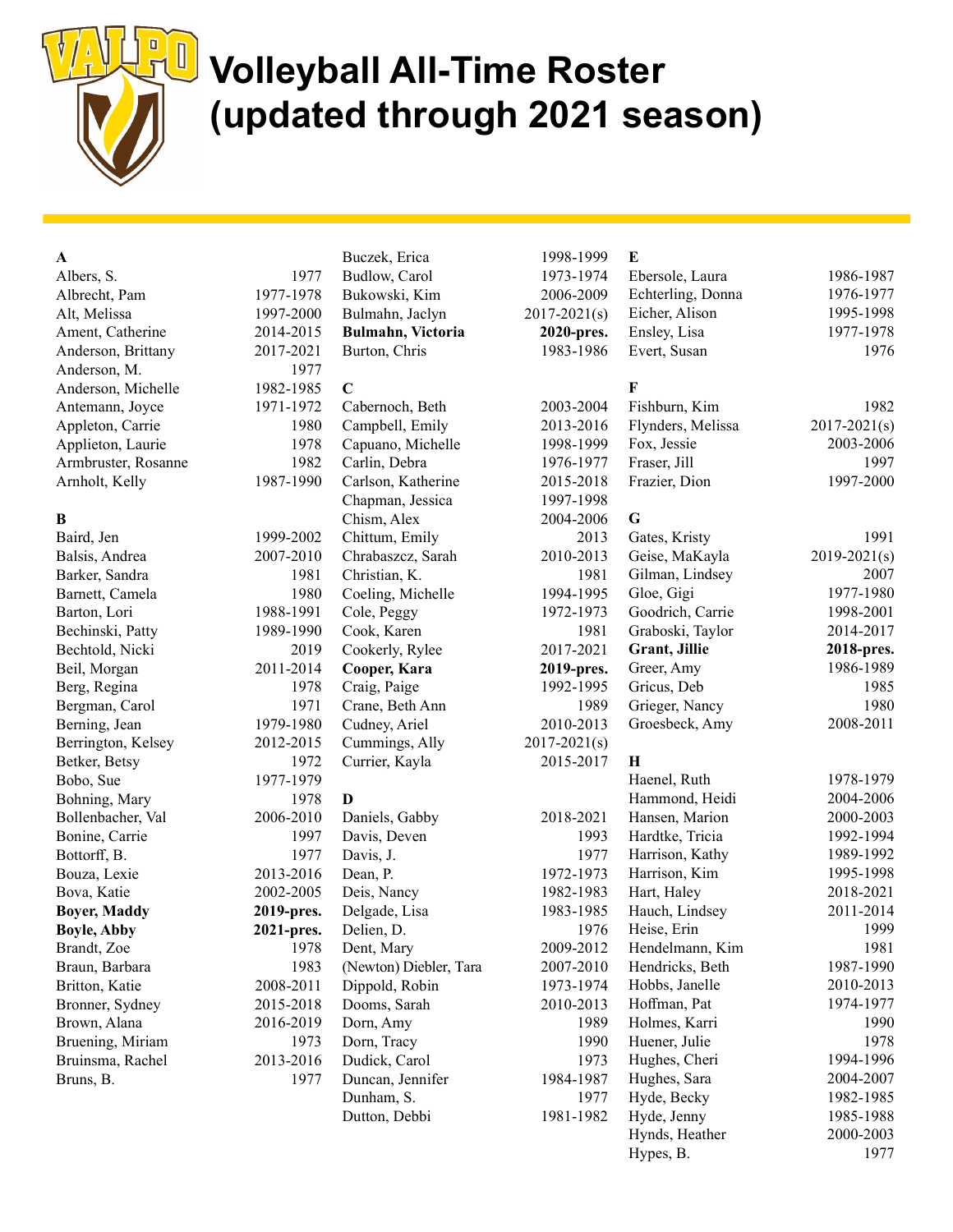

### U Volleyball All-Time Roster (updated through 2021 season)

| J                    |            | M                          |           | $\bf R$               |            |
|----------------------|------------|----------------------------|-----------|-----------------------|------------|
| Jacobs, Beth         | 1984-1987  | (Marks) Malicoat, Brittany | 2005-2008 | Ravotto, Bella        | 2019-pres. |
| Januski, Mallory     | 2020-pres. | Malthaner, Elissa          | 2001-2002 | Rengstorf, Jean       | 1978-1979  |
| Jennings, J.         | 1977       | Mazurowski, Erica          | 1992      | Robinson, Michelle    | 2000-2003  |
| Johnson, Anna        | 1992       | McCarthy, Peyton           | 2017-2021 | Roeh, Karen           | 1979       |
| Jones, Mary          | 1987-1988  | McCutcheon, Jess           | 1996      | Rohde, Peg            | 1971       |
|                      |            | Meador, Nicole             | 2009      | Rohren, Jenny         | 1998-2000  |
| $\bf K$              |            | Meikle, Tiffany            | 2004-2007 | Root, Taylor          | 2009-2012  |
| Kalchbrenner, Amy    | 1994-1997  | Melvin, Linda              | 1971      | Roth, Laura           | 1976       |
| Kallio, Tiia         | 2002       | Meyer, Jill                | 2005-2008 | Roth, Nicole          | 1987-1990  |
| Kamor, Laura         | 1986       | Mikos, Liz                 | 2002-2005 | Ruprecht, S.          | 1977       |
| Katter, Jane         | 1974-1975  | Milligan, Mary Ann         | 1980-1983 | Rychecky, Jill        | 1994-1997  |
| Ketcham, Allison     | 2014-2018  | Moebs, Heather             | 1996-1997 |                       |            |
| Knutilla, Lesley     | 1995       | Moloney, Ginger            | 1979-1980 | S                     |            |
| Koertge, Melody      | 1982-1983  | Moore, Lindsey             | 2001-2004 | Saran, P.             | 1977       |
| Kraft, Candy         | 1976-1979  | Morgan, Carrie             | 1994-1995 | Schaak, Kathy         | 1983-1986  |
| Krentz, Carol        | 1971-1972  | Moulton, Lauren            | 2002-2005 | Schmalz, Sarah        | 2000-2003  |
| Kuckkan, Gretchen    | 2021-pres. | Muntiu, Sara               | 1978-1979 | Schneiter, Sandy      | 1976-1978  |
| Kulans, Laura        | 1993-1996  | Murnane, Mary Ann          | 1974-1976 | Schoenhoft, Kelly     | 1995-1998  |
| Kulick, Karen        | 1988-1991  | Murphy, Cyndi              | 1977-1980 | Schultz, Ali          | 2007       |
| Kurth, M.            | 1981       |                            |           | Schulz, Megan         | 1992       |
| Kwiatkowski, Rae Ann | 1986-1988  | ${\bf N}$                  |           | Schulz, Nicole        | 2004-2007  |
| Kwiatkowski, Renee   | 1984-1987  | Nelan, N.                  | 1977      | Schuricht, Stephanie  | 1992-1995  |
|                      |            | Nichols, Mary              | 1974-1976 | Sears, Allison        | 2005-2008  |
| L                    |            | Noble, Sue                 | 1971-1972 | Sherwood, Alison      | 1972-1973  |
| Lacheta, Jamie       | 2013-2016  | Nordquist, Angie           | 1998-2001 | Silcox, Sara          | 2001-2004  |
| Laettner, Leanne     | 1984       | Norman, Cyndi              | 2000-2003 | Simms, Stephanie      | 1971-1973  |
| Lahti, Debbi         | 1982       | Novak, Jessi               | 2002-2005 | Skoczylas, Mary       | 1973       |
| Lambert, Nicole      | 2013-2014  |                            |           | Sloup, Risa           | 1979       |
| LaMorticella, Sherry | 1982-1983  | $\mathbf 0$                |           | Slowik, Sarah         | 1997-2000  |
| Langfeldt, Connie    | 1980       | Okamora, Ramona            | 1971-1973 | Smith, Betsy          | 1984-1986  |
| Larsen, Caitlin      | 1993-1994  | O'Keefe, Kelly             | 1992-1995 | Smith, Shonda         | 1991-1993  |
| Lasky, Tarrah        | 2014-2016  | Olson, Kelly               | 1996-1997 | Snider, Anna          | 1992-1993  |
| Layman, Katie        | 2007-2010  | Olson, Margaret            | 1971-1972 | Spannenberg, Judy     | 1972-1974  |
| Lesch, Samantha      | 1993-1994  |                            |           | <b>Speck, Rachel</b>  | 2019-pres. |
| Lindschau, Laurie    | 1978       | P                          |           | Statzell, Donna       | 1969-1973  |
| Linebrink, Kelly     | 2001-2002  | Pajakowski, Lauren         | 1986-1988 | Stewart, Joyce        | 1981-1984  |
| Linton, Jill         | 1985-1986  | Palash, Amy                | 2004-2005 | Stratton, Denise      | 1974-1977  |
| Lochmann, Kim        | 1981-1982  | Pease, Leah                | 2019      | Strohschlein, C.      | 1976       |
| Longoria, Morganne   | 2013-2016  | Phillips, Casey            | 2010      | Struss, Lauren        | 1992-1993  |
| Lundquist, Diane     | 1981-1984  | Pippenger, Nancy           | 1977      | Sulzman, Christina    | 1988-1991  |
| Lutan, Lois          | 1972       | Plonka, Deanne             | 1983-1986 | Swenson, R.           | 1977       |
|                      |            | Pokorny, Jenny             | 2008-2011 | <b>Swistek, Elise</b> | 2021-pres. |
|                      |            | Porché, Angie              | 2006-2009 |                       |            |
|                      |            | Prince, Tricia             | 2011      |                       |            |
|                      |            | Pyritz, Joanne             | 1979-1982 |                       |            |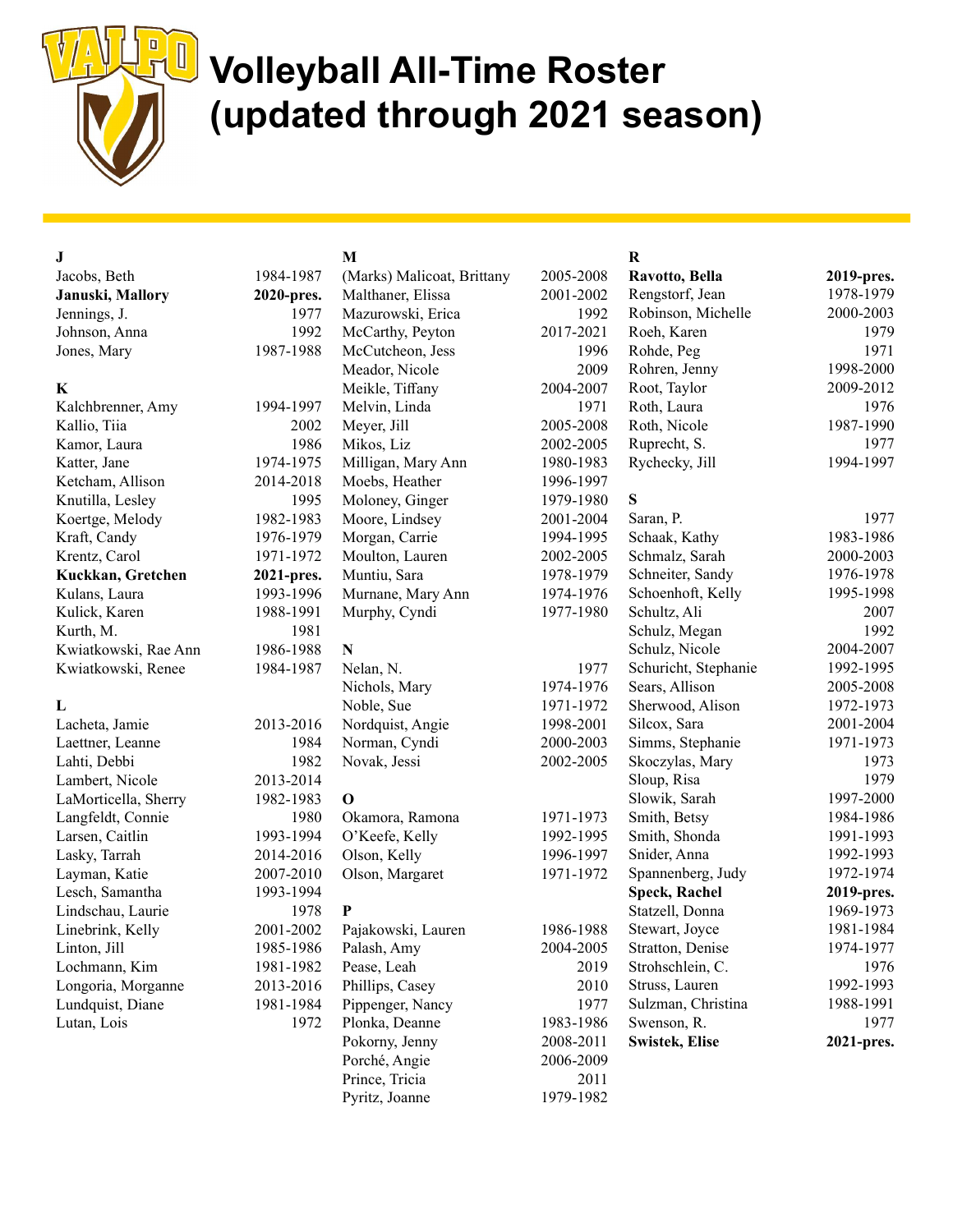

 $\mathbf{T}$ 

## **U** Volleyball All-Time Roster (updated through 2021 season)

| Tekavec, Chelsey<br>Tomky, Diane<br>Trudell, Lindsay | 2012<br>1976-1979<br>1996 |
|------------------------------------------------------|---------------------------|
| U<br>Updegrave, Alyssa                               | 2009                      |
| V                                                    |                           |
| Valentine, K.                                        | 1977                      |
| Vanden Berg, Ellen                                   | 2010-2013                 |
| VanWie, Denise                                       | 1976                      |
| Victor, Kelsey                                       | 2010-2014                 |
| Volansky, Mary Ellen                                 | 1978-1979                 |
| Volkman, J.                                          | 1977                      |
| Vogel, Katie                                         | 1989-1990                 |
| Vollmer, Dawn                                        | 1971-1972                 |
| Voth, Gina                                           | 1979                      |
|                                                      |                           |
|                                                      |                           |
| W                                                    |                           |
| Walls, Serrina                                       | 1999                      |
| Walton, Jennifer                                     | 1991-1994                 |
| Westphal, Brooke                                     | 2019                      |
| Wilber, Angela                                       | 1993                      |
| Wilson, Missy                                        | 1991                      |
| Wise, Haley                                          | 2006-2009                 |
| Wisz, Diane                                          | 1980                      |
| Y                                                    |                           |
| Yoder, Susan                                         | 1976-1977                 |
|                                                      |                           |
| z                                                    |                           |
| Zaleski, Lizzie                                      | 2015-2018                 |
| Zeitler, Melinda                                     | 1977-1980                 |
| Zell, Laurie<br>Zuccaro, Mary                        | 1971-1972<br>1973         |

### Active players in bold.